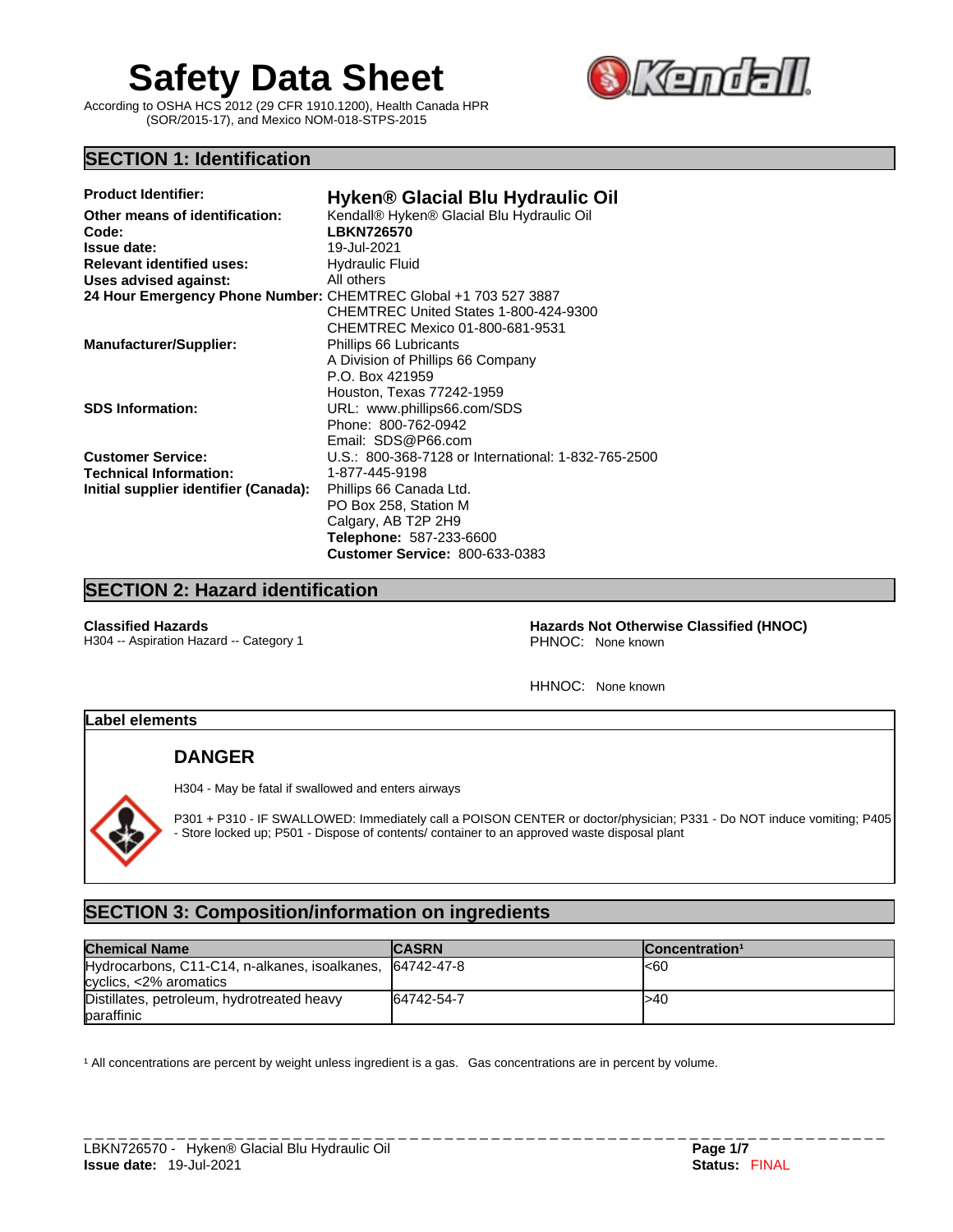#### **SECTION 4: First aid measures**

**Eye Contact:** If irritation or redness develops from exposure, flush eyes with clean water. If symptoms persist, seek medical attention.

**Skin Contact:** Remove contaminated shoes and clothing and cleanse affected area(s) thoroughly by washing with mild soap and water or a waterless hand cleaner. If irritation or redness develops and persists, seek medical attention. If product is injected into or under the skin, or into any part of the body, regardless of the appearance of the wound or its size, the individual should be evaluated immediately by a physician. (see Note to Physician)

\_ \_ \_ \_ \_ \_ \_ \_ \_ \_ \_ \_ \_ \_ \_ \_ \_ \_ \_ \_ \_ \_ \_ \_ \_ \_ \_ \_ \_ \_ \_ \_ \_ \_ \_ \_ \_ \_ \_ \_ \_ \_ \_ \_ \_ \_ \_ \_ \_ \_ \_ \_ \_ \_ \_ \_ \_ \_ \_ \_ \_ \_ \_ \_ \_ \_ \_ \_ \_

**Inhalation:** First aid isnot normally required.If breathing difficulties develop, move victim away from source of exposure and into fresh air in a position comfortable for breathing. Seek immediate medical attention.

**Ingestion:** Aspiration hazard: Do not induce vomiting or give anything by mouth because this material can enter the lungs and cause severe lung damage. If victim is drowsy or unconscious and vomiting, place on the left side with the head down. If possible, do not leave victim unattended and observe closely for adequacy of breathing. Seek medical attention.

**Most important symptoms and effects, both acute and delayed:** While significant vapor concentrations are not likely, high concentrations can cause minor respiratory irritation, headache, drowsiness, dizziness, loss of coordination, disorientation and fatigue. Ingestion can cause irritation of the digestive tract, nausea, diarrhea, and vomiting. Prolonged or repeated contact may dry skin and cause irritation.

**Notes to Physician:** Acute aspirations of large amounts of oil-laden material may produce a serious aspiration pneumonia. Patients who aspirate these oils should be followed for the development of long-term sequelae. Inhalation exposure to oil mists below current workplace exposure limits is unlikely to cause pulmonary abnormalities.

When using high-pressure equipment, injection of product under the skin can occur. In this case, the casualty should be sent immediately to the hospital. Do not wait for symptoms to develop. High-pressure hydrocarbon injection injuries may produce substantial necrosis of underlying tissue despite an innocuous appearing external wound. These injuries often require extensive emergency surgical debridement and all injuries should be evaluated by a specialist in order to assess the extent of injury. Early surgical treatment within the first few hours may significantly reduce the ultimate extent of injury.

# **SECTION 5: Firefighting measures**

**NFPA 704: National Fire Protection Association**

**Health:** 0 **Flammability:** 1 **Instability:** 0 0 = minimal hazard



 $1 =$  slight hazard 2 = moderate hazard 3 = severe hazard  $4 =$  extreme hazard

**Extinguishing Media:** Dry chemical, carbon dioxide, foam, or water spray is recommended. Water or foam may cause frothing of materials heated above 212°F / 100°C. Carbon dioxide can displace oxygen. Use caution when applying carbon dioxide in confined spaces. Simultaneous use of foam and water on the same surface is to be avoided as water destroys the foam.

#### **Specific hazards arising from the chemical**

**Unusual Fire & Explosion Hazards:** This material may burn, butwill not ignite readily. If container is not properly cooled, it can rupture in the heat of a fire.

**Hazardous Combustion Products:** Combustion may yield smoke, carbon monoxide, and other products of incomplete combustion. Oxides of sulfur, nitrogen or phosphorus may also be formed.

**Special protective actions for fire-fighters:** For fires beyond the initial stage, emergency responders in the immediate hazard area should wear protective clothing. When the potential chemical hazard is unknown, in enclosed or confined spaces, a self contained breathing apparatus should be worn. In addition, wear other appropriate protective equipment as conditions warrant (see Section 8). Isolate the hazard area and deny entry to unnecessary and unprotected personnel. Stop spill/release if it can be done safely. Move undamaged containers from immediate hazard area if it can be done safely. Water spray may be useful in minimizing or dispersing vapors and to protect personnel. Cool equipment exposed to fire with water, if it can be done safely. Avoid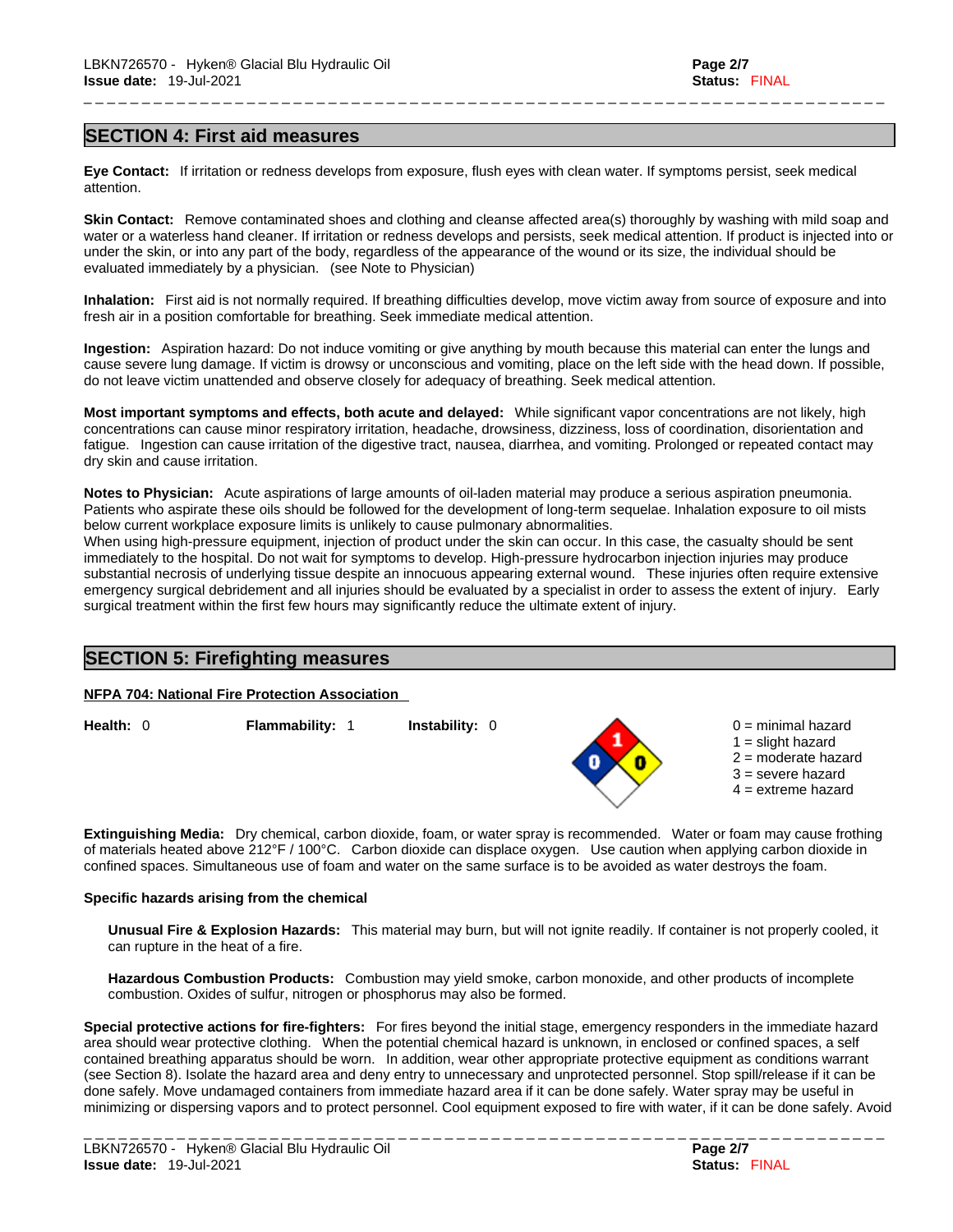spreading burning liquid with water used for cooling purposes.

#### **See Section 9 for Flammable Properties including Flash Point and Flammable (Explosive) Limits**

#### **SECTION 6: Accidental release measures**

**Personal precautions, protective equipment and emergency procedures:** This material may burn, butwill not ignite readily. Keep all sources of ignition away from spill/release. Stay upwind and away from spill/release. Avoid direct contact with material. For large spillages, notify persons down wind of the spill/release, isolate immediate hazard area and keep unauthorized personnel out. Wear appropriate protective equipment, including respiratory protection, as conditions warrant (see Section 8). See Sections 2 and 7 for additional information on hazards and precautionary measures.

\_ \_ \_ \_ \_ \_ \_ \_ \_ \_ \_ \_ \_ \_ \_ \_ \_ \_ \_ \_ \_ \_ \_ \_ \_ \_ \_ \_ \_ \_ \_ \_ \_ \_ \_ \_ \_ \_ \_ \_ \_ \_ \_ \_ \_ \_ \_ \_ \_ \_ \_ \_ \_ \_ \_ \_ \_ \_ \_ \_ \_ \_ \_ \_ \_ \_ \_ \_ \_

**Environmental Precautions:** Stop and contain spill/release if it can be done safely. Prevent spilled material from entering sewers, storm drains, other unauthorized drainage systems, and natural waterways. Use water sparingly to minimize environmental contamination and reduce disposal requirements. If spill occurs on water notify appropriate authorities and advise shipping of any hazard. Spills into or upon navigable waters, the contiguous zone, or adjoining shorelines that cause a sheen or discoloration on the surface of the water, may require notification of the National Response Center (phone number 800-424-8802).

**Methods and material for containment and cleaning up:** Notify relevant authorities in accordance with all applicable regulations. Immediate cleanup of any spill is recommended. Dike far ahead of spill for later recovery or disposal. Absorb spill with inert material such as sand or vermiculite, and place in suitable container for disposal. If spilled on water remove with appropriate methods (e.g. skimming, booms or absorbents). In case of soil contamination, remove contaminated soil for remediation or disposal, in accordance with local regulations.

Recommended measures are based on the most likely spillage scenarios for this material; however local conditions and regulations may influence or limit the choice of appropriate actions to be taken. See Section 13 for information on appropriate disposal.

# **SECTION 7: Handling and storage**

**Precautions for safe handling:** Keep away from flames and hot surfaces. Wash thoroughly after handling. Use good personal hygiene practices and wear appropriate personal protective equipment (see section 8). Spills will produce very slippery surfaces. High pressure injection of hydrocarbon fuels, hydraulic oils or greases under the skin may have serious consequences even though no symptoms or injury may be apparent. This can happen accidentally when using high pressure equipment such as high pressure grease guns, fuel injection apparatus or from pinhole leaks in tubing of high pressure hydraulic oil equipment.

Do not enter confined spaces such as tanks or pits without following proper entry procedures such as ASTM D-4276 and 29CFR 1910.146. Do not wear contaminated clothing or shoes.

**Conditions for safe storage:** Keep container(s) tightly closed and properly labeled. Use and store this material in cool, dry, well-ventilated area away from heat and all sources of ignition. Store only in approved containers. Keep away from any incompatible material (see Section 10). Protect container(s) against physical damage.

"Empty" containers retain residue and may be dangerous. Do not pressurize, cut, weld, braze, solder, drill, grind, or expose such containers to heat, flame, sparks, or other sources of ignition. They may explode and cause injury or death. "Empty" drums should be completely drained, properly bunged, and promptly shipped to the supplier or a drum reconditioner. All containers should be disposed of in an environmentally safe manner and in accordance with governmental regulations. Before working on or in tanks which contain or have contained this material, refer to OSHA regulations, ANSI Z49.1, and other references pertaining to cleaning, repairing, welding, or other contemplated operations.

# **SECTION 8: Exposure controls/personal protection**

| Occupational exposure limits         |                              |             |               |                                |
|--------------------------------------|------------------------------|-------------|---------------|--------------------------------|
| <b>Chemical Name</b>                 | <b>ACGIH</b>                 | <b>OSHA</b> | <b>Mexico</b> | <b>Phillips 66</b>             |
| Hydrocarbons, C11-C14, n-alkanes,    | $\cdots$                     | $--$        | $--$          | TWA-8hr: 200 mg/m <sup>3</sup> |
| lisoalkanes, cyclics, <2% aromatics  |                              |             |               | <b>Skin</b>                    |
| Distillates, petroleum, hydrotreated | TWA-8hr: 5 mg/m <sup>3</sup> | ---         | ---           | $- - -$                        |
| heavy paraffinic                     | STEL: $10 \text{ mg/m}^3$    |             |               |                                |
|                                      | as Oil Mist, if Generated    |             |               |                                |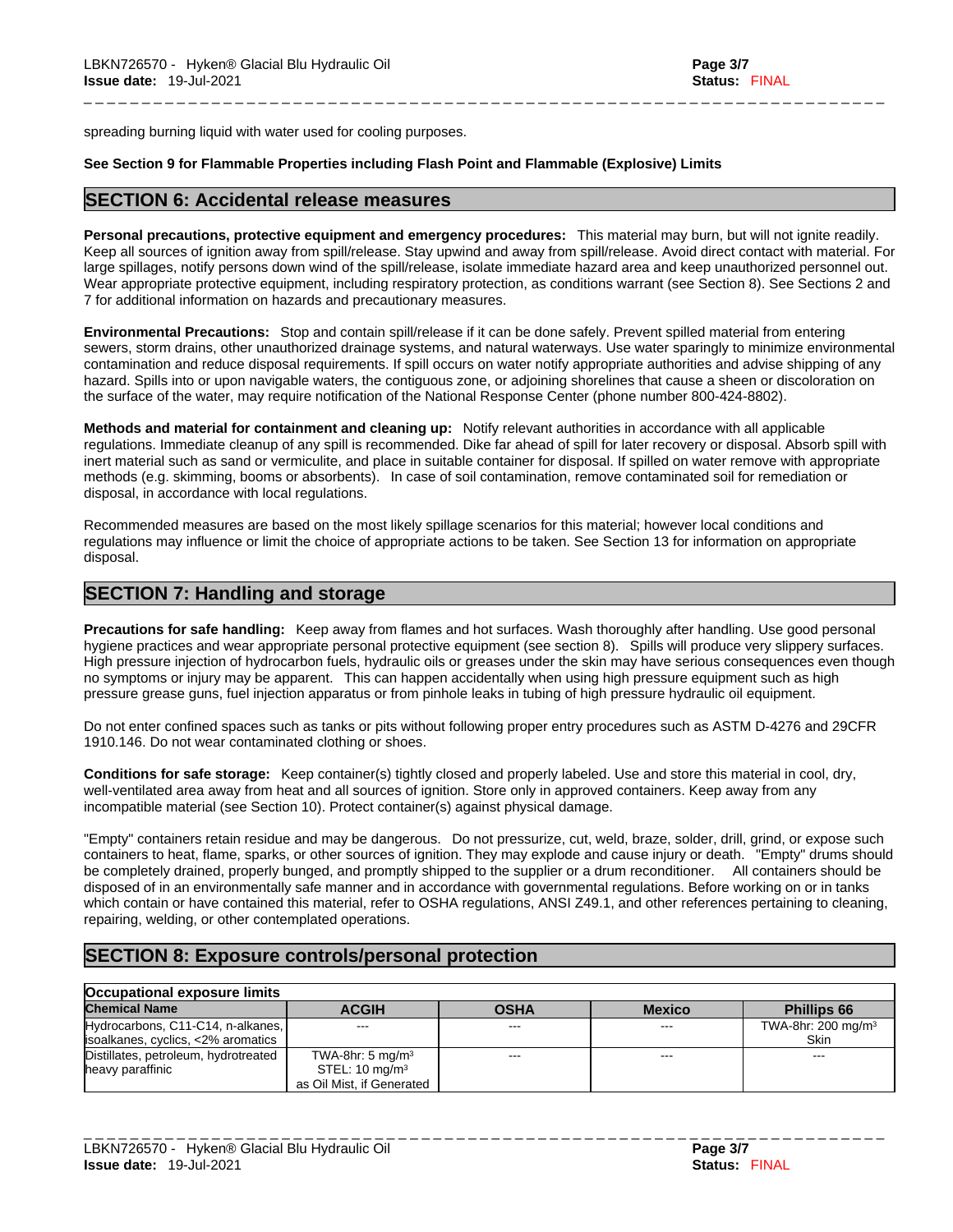State, local or other agencies or advisory groups may have established more stringent limits. Consult an industrial hygienist or similar professional, or your local agencies, for further information.

\_ \_ \_ \_ \_ \_ \_ \_ \_ \_ \_ \_ \_ \_ \_ \_ \_ \_ \_ \_ \_ \_ \_ \_ \_ \_ \_ \_ \_ \_ \_ \_ \_ \_ \_ \_ \_ \_ \_ \_ \_ \_ \_ \_ \_ \_ \_ \_ \_ \_ \_ \_ \_ \_ \_ \_ \_ \_ \_ \_ \_ \_ \_ \_ \_ \_ \_ \_ \_

# **Biological occupational exposure limits**

None.

**Engineering controls:** If current ventilation practices are not adequate to maintain airborne concentrations below the established exposure limits, additional engineering controls may be required.

**Eye/Face Protection:** The use of eye/face protection is not normally required; however, good industrial hygiene practice suggests the use of eye protection that meets or exceeds ANSI Z.87.1 whenever working with chemicals.

**Skin/Hand Protection:** The use of skin protection is not normally required; however, good industrial hygiene practice suggests the use of gloves or other appropriate skin protection whenever working with chemicals. Suggested protective materials: Nitrile rubber

**Respiratory Protection:** Where there is potential for airborne exposure above the exposure limit a NIOSH certified air purifying respirator equipped with organic vapor cartridges/canisters with R or P95 filters may be used.

A respiratory protection program that meets or is equivalent to OSHA 29 CFR 1910.134 and ANSI Z88.2 should be followed whenever workplace conditions warrant a respirator's use. Air purifying respirators provide limited protection and cannot be used in atmospheres that exceed the maximum use concentration (as directed by regulation or the manufacturer's instructions), in oxygen deficient (less than 19.5 percent oxygen) situations, or under conditions that are immediately dangerous to life and health (IDLH).

Suggestions provided in this section for exposure control and specific types of protective equipment are based on readily available information. Users should consult with the specific manufacturer to confirm the performance of their protective **equipment. Specific situations may require consultation with industrial hygiene, safety, or engineering professionals.**

# **SECTION 9: Physical and chemical properties**

**Note:** Unless otherwise stated, values are determined at 20°C (68°F) and 760 mm Hg (1 atm). Data represent typical values and are not intended to be specifications.

Appearance: **Appearance: Blue, Transparent Physical form of product:**<br> **Odor:** Petroleum **Odor: Petroleum Petroleum Odor threshold:** No data<br> **pH:** No data **Melting / freezing point:** < -59.8 °F / < -51 °C **Initial boiling point and boiling range:** No data **Flash point:** > 230 °F / > 110 °C **Evaporation Rate (nBuAc=1):** <1 **Flammability (solid, gas):** Not applicable **Upper Explosive Limits (vol% in air):** No data **Lower Explosive Limits (vol% in air):** No data **Vapor pressure:** No data **Vapor density:**  $>1$ **Relative density:**<br> **Solubility(ies):**<br> **Solubility(ies):**<br> **Solubility(ies): Solubility(ies):** Negligib<br> **Partition coefficient n-octanol /water (log KOW):** No data **Partition coefficient n-octanol /water (log KOW): No data<br>
<b>Autoignition temperature:** No data **Autoignition temperature: Decomposition temperature:** No data **Viscosity:** 4.5 cSt @ 100°C; 15 cSt @ 40°C **Molecular weight:** No data

**Other information Particle Size:** No data<br> **Pour point:** No data **Pour point:**<br> **Pour point:**<br> **Pour point:**<br> **Pour point:**<br> **Pour point:**<br> **Pour point:**<br> **Pour point:**<br> **Pour point:**<br> **Pour point: Bulk density** 

Not applicable **Method:** Pensky-Martens Closed Cup (PMCC), ASTM D93, EPA 1010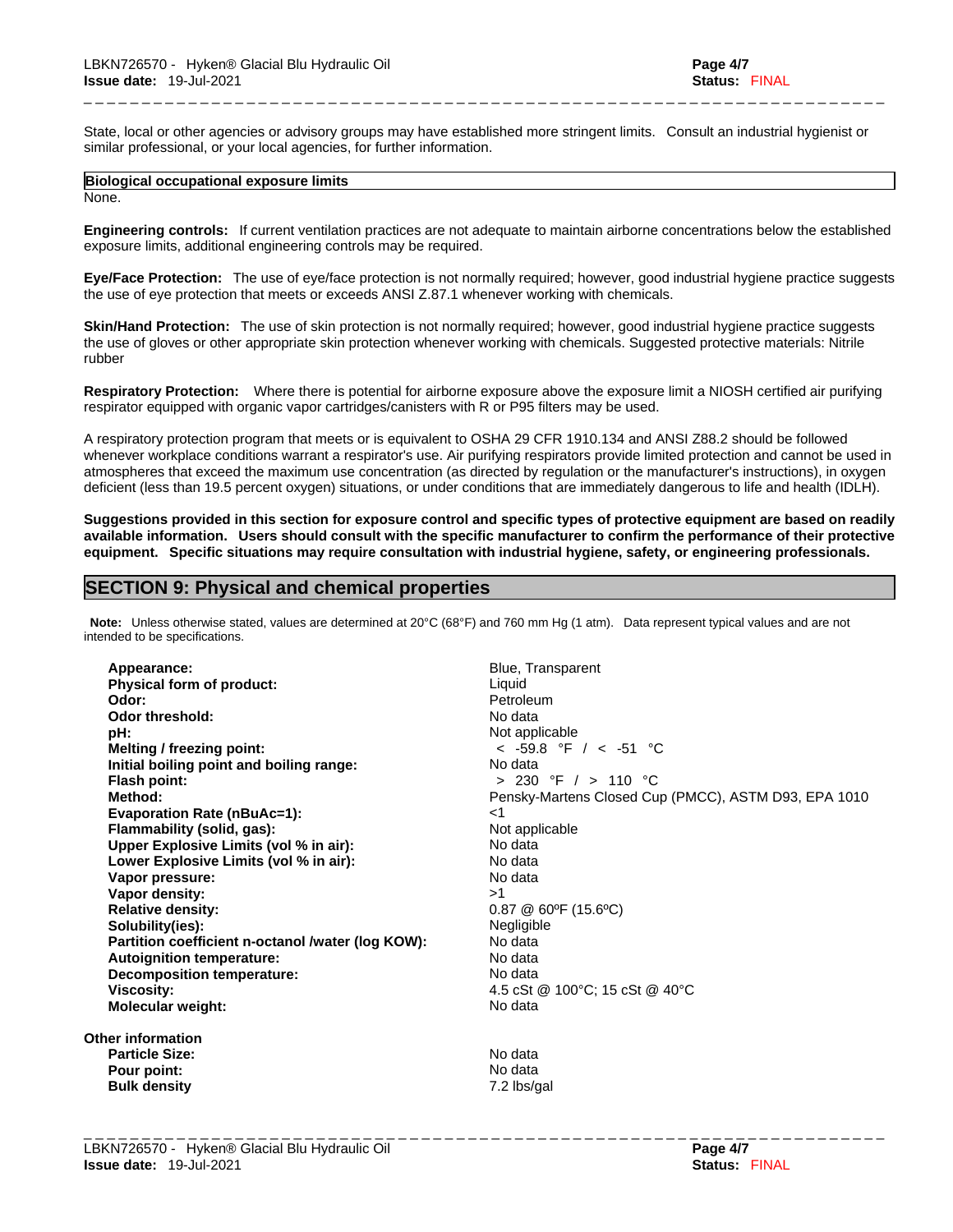# **SECTION 10: Stability and reactivity**

**Reactivity:** Not chemically reactive.

**Chemical stability:** Stable under normal ambient and anticipated conditions of use.

**Possibility of Hazardous Reactions:** Hazardous reactions not anticipated.

**Conditions to Avoid:** Extended exposure to high temperatures can cause decomposition. Avoid all possible sources of ignition.

\_ \_ \_ \_ \_ \_ \_ \_ \_ \_ \_ \_ \_ \_ \_ \_ \_ \_ \_ \_ \_ \_ \_ \_ \_ \_ \_ \_ \_ \_ \_ \_ \_ \_ \_ \_ \_ \_ \_ \_ \_ \_ \_ \_ \_ \_ \_ \_ \_ \_ \_ \_ \_ \_ \_ \_ \_ \_ \_ \_ \_ \_ \_ \_ \_ \_ \_ \_ \_

**Incompatible Materials:** Avoid contact with strong oxidizing agents and strong reducing agents.

**Hazardous Decomposition Products:** Not anticipated under normal conditions of use.

# **SECTION 11: Toxicological information**

#### **Information on Toxicological Effects**

#### **Substance / Mixture**

| <b>Acute</b>      | <b>Hazard</b>                   | Additional Information LC50/LD50 Data |                          |
|-------------------|---------------------------------|---------------------------------------|--------------------------|
| <b>Toxicity</b>   |                                 |                                       |                          |
| <b>Inhalation</b> | Unlikely to be harmful          |                                       | 5 mg/L (mist, estimated) |
| Dermal            | <b>IUnlikely to be harmful</b>  |                                       | $I > 2$ g/kg (estimated) |
| Oral              | <b>I</b> Unlikelv to be harmful |                                       | $I > 5$ g/kg (estimated) |

**Likely Routes of Exposure:** Inhalation, eye contact, skin contact

**Aspiration Hazard:** May be fatal if swallowed and enters airways

**Skin Corrosion/Irritation:** Not expected to be irritating. Repeated exposure may cause skin dryness or cracking.

**Serious Eye Damage/Irritation:** Not expected to be irritating.

**Skin Sensitization:** No information available on the mixture, however none of the components have been classified for skin sensitization (or are below the concentration threshold for classification).

**Respiratory Sensitization:** No information available.

**Specific Target Organ Toxicity (Single Exposure):** Not expected to cause organ effects from single exposure.

**Specific Target Organ Toxicity (Repeated Exposure):** Not expected to cause organ effects from repeated exposure.

**Carcinogenicity:** No information available on the mixture, however none of the components have been classified for carcinogenicity (or are below the concentration threshold for classification).

**Germ Cell Mutagenicity:** No information available on the mixture, however none of the components have been classified for germ cell mutagenicity (or are below the concentration threshold for classification).

**Reproductive Toxicity:** No information available on the mixture, however none of the components have been classified for reproductive toxicity (or are below the concentration threshold for classification).

#### **Information on Toxicological Effects of Components**

**Hydrocarbons, C11-C14, n-alkanes, isoalkanes, cyclics, <2% aromatics**

*Reproductive Toxicity:* Hydrodesulfurized kerosene applied to the skin of female rats at 494,330, or 165 mg/kg daily for 7 consecutive weeks (premating, mating, and gestation), or for 8 consecutive weeks in males did not result in systemic, reproductive, or developmental toxicity.

# **Distillates, petroleum, hydrotreated heavy paraffinic**

*Carcinogenicity:* This oil has been highly refined by a variety of processes to reduce aromatics and improve performance characteristics. It meets the IP-346 criteria of less than 3 percent PAH's and isnot considered a carcinogen by the International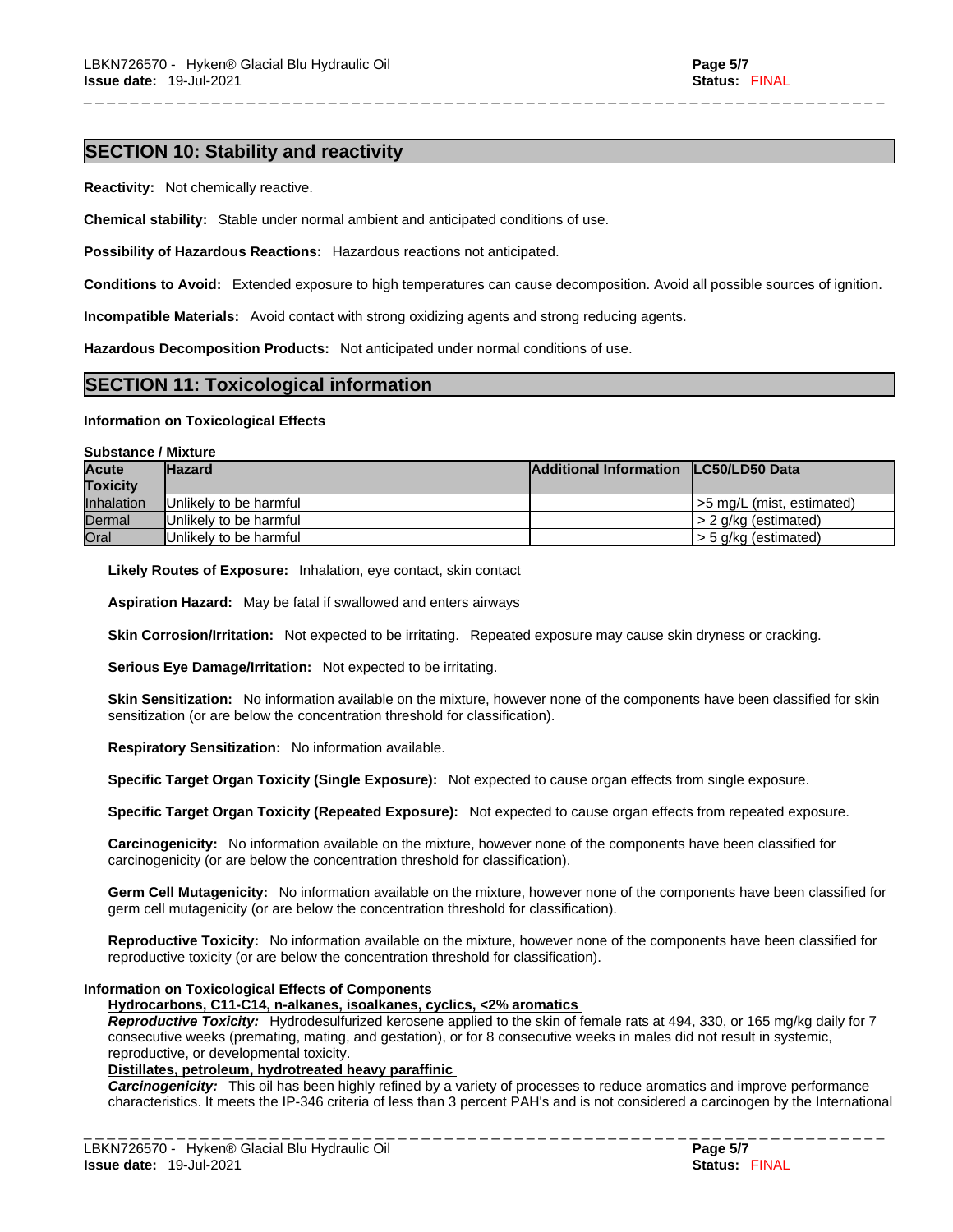Agency for Research on Cancer.

# **SECTION 12: Ecological information**

# **GHS Classification: No classified hazards**

**Toxicity:** All acute aquatic toxicity studies on samples of lubricant base oils show acute toxicity values greater than 100 mg/L for invertebrates, algae and fish. These tests were carried out on water accommodated fractions and the results are consistent with the predicted aquatic toxicity of these substances based on their hydrocarbon compositions.

\_ \_ \_ \_ \_ \_ \_ \_ \_ \_ \_ \_ \_ \_ \_ \_ \_ \_ \_ \_ \_ \_ \_ \_ \_ \_ \_ \_ \_ \_ \_ \_ \_ \_ \_ \_ \_ \_ \_ \_ \_ \_ \_ \_ \_ \_ \_ \_ \_ \_ \_ \_ \_ \_ \_ \_ \_ \_ \_ \_ \_ \_ \_ \_ \_ \_ \_ \_ \_

**Persistence and Degradability:** The hydrocarbons in this material are not readily biodegradable, but since they can be degraded by microorganisms, they are regarded as inherently biodegradable.

**Bioaccumulative Potential:** Log Kow values measured for the hydrocarbon components of this material are greater than 5.3, and therefore regarded as having the potential to bioaccumulate. In practice, metabolic processes may reduce bioconcentration.

**Mobility in Soil:** Volatilization to air is not expected to be a significant fate process due to the low vapor pressure of this material. In water, base oils will float and spread over the surface at a rate dependent upon viscosity. There will be significant removal of hydrocarbons from the water by sediment adsorption. In soil and sediment, hydrocarbon components will show low mobility with adsorption to sediments being the predominant physical process. The main fate process is expected to be slow biodegradation of the hydrocarbon constituents in soil and sediment.

**Other adverse effects:** None anticipated.

# **SECTION 13: Disposal considerations**

The generator of a waste is always responsible for making proper hazardous waste determinations and needs to consider state and local requirements in addition to federal regulations. This material, if discarded as produced, would not be a federally regulated RCRA "listed" hazardous waste and is not believed to exhibit characteristics of hazardous waste. See Sections 7 and 8 for information on handling, storage and personal protection and Section 9 for physical/chemical properties. It is possible that the material as produced contains constituents which are not required to be listed in the SDS but could affect the hazardous waste determination. Additionally, use which results in chemical or physical change of this material could subject it to regulation as a hazardous waste.This material under most intended uses would become "Used Oil" due to contamination by physical or chemical impurities. Whenever possible, Recycle used oil in accordance with applicable federal and state or local regulations. Container contents should be completely used and containers should be emptied prior to discard.

# **SECTION 14: Transport information**

**UN Number:** Not regulated **UN proper shipping name:** None **Transport hazard class(es):** None **Packing Group:** None **Environmental Hazard(s):** This product does not meet the DOT/UN/IMDG/IMO criteria of a marine pollutant **Special precautions for user:** If shipped by land in a packaging having a capacity of 3,500 gallons or more, the provisions of 49 CFR, Part 130 apply. (Contains oil)

**Transport in bulk according to Annex II of MARPOL 73/78 and the IBC Code:** Not applicable

# **SECTION 15: Regulatory information**

## **CERCLA/SARA - Section 302 Extremely Hazardous Substances and TPQs (in pounds)**

This material does not contain any chemicals subject to the reporting requirements of SARA 302 and 40 CFR 372.

#### **CERCLA/SARA - Section 311/312 (Title III Hazard Categories)**

Should this product meet EPCRA 311/312 Tier reporting criteria at 40 CFR 370, refer to Section 2 of this SDS for appropriate classifications. \_ \_ \_ \_ \_ \_ \_ \_ \_ \_ \_ \_ \_ \_ \_ \_ \_ \_ \_ \_ \_ \_ \_ \_ \_ \_ \_ \_ \_ \_ \_ \_ \_ \_ \_ \_ \_ \_ \_ \_ \_ \_ \_ \_ \_ \_ \_ \_ \_ \_ \_ \_ \_ \_ \_ \_ \_ \_ \_ \_ \_ \_ \_ \_ \_ \_ \_ \_ \_

LBKN726570 - Hyken® Glacial Blu Hydraulic Oil **Page 6/7 Issue date:** 19-Jul-2021 **Status:** FINAL